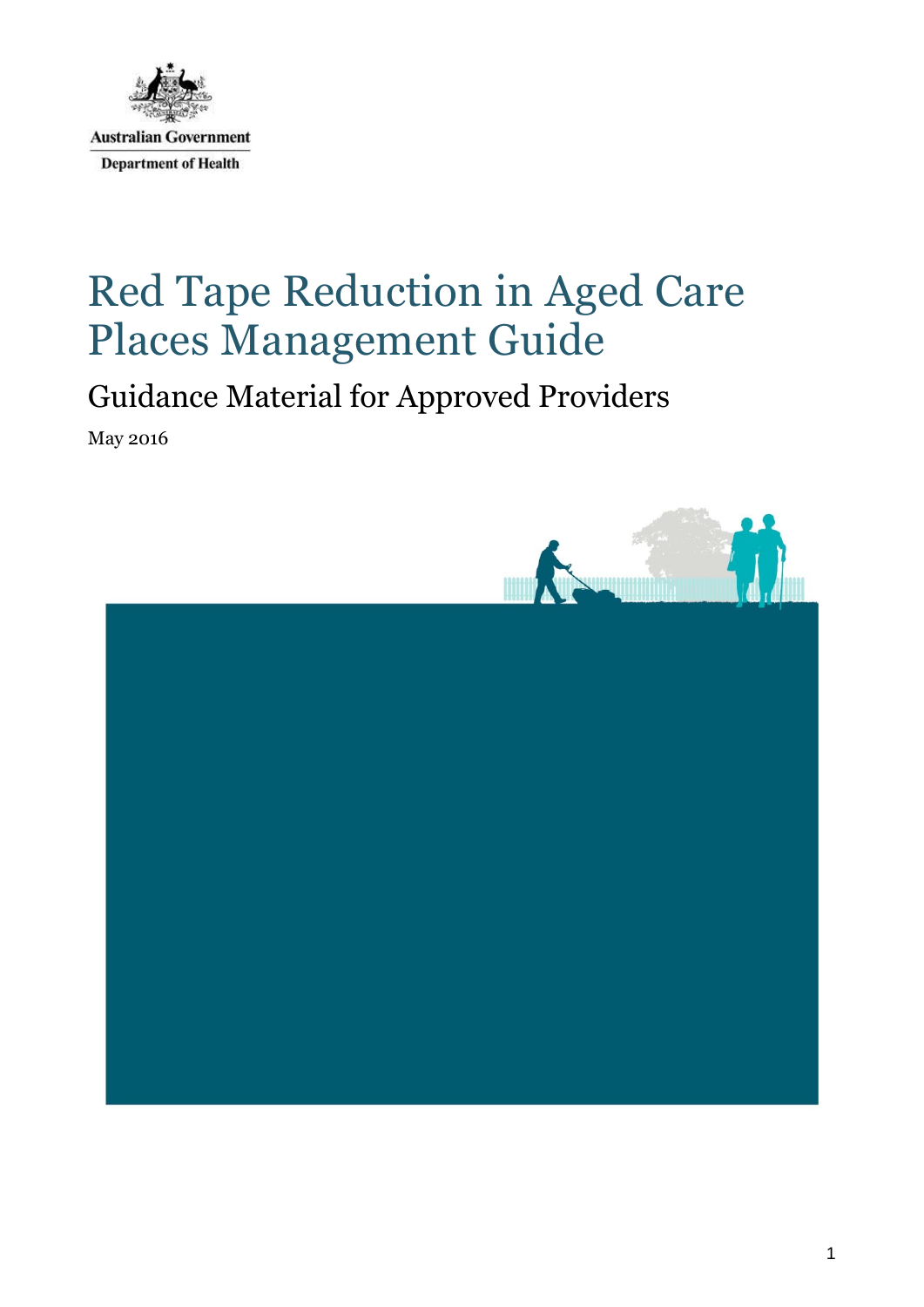# Contents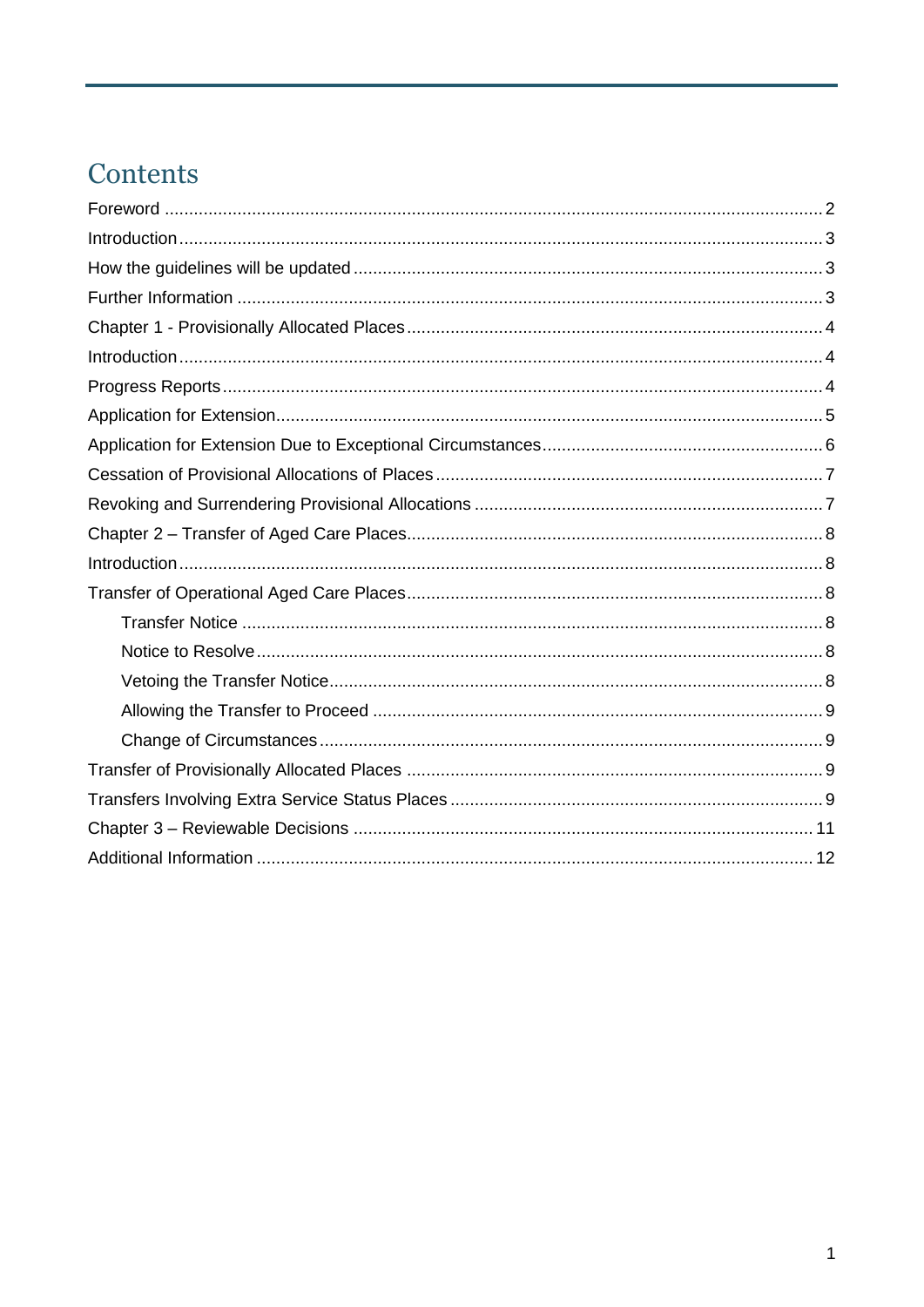### <span id="page-2-0"></span>Foreword

The *Aged Care Amendment (Red Tape Reduction in Places Management) Act 2016* became law on 10 February 2016. This Act amended the *Aged Care Act 1997* (the Act) to streamline the transfer of aged care places between approved providers, and the management of provisionally allocated aged care places.

#### *Transfer of Places*

The process for transferring places between approved providers has been streamlined by deeming proposed transfers as approved. This approval is subject to the Secretary's power to veto any proposed transfer which makes sure that only transfers that uphold standards of appropriate care and meet other requirements outlined in the Act and the *Allocation Principles 2014* (Allocation Principles), will progress.

Red tape has been minimised for approved providers by reducing the number of questions contained in the Transfer Notice by approximately 50%. The more streamlined Transfer Notice Form will be considered in conjunction with information held by the Department, its agencies and statutory authorities, where appropriate, to determine if a Veto Notice or a Notice to Resolve will be issued or if the transfer will be allowed to proceed.

#### *Provisionally Allocated Places*

Red tape has been reduced for approved providers by extending the initial provisional allocation period from two years to four and thereby reducing the need for approved providers to apply for extensions. The amendments will also ensure that care is provided to older Australians in a reasonable timeframe by limiting the number of extensions available.

This Guide explains the operational requirements for places management and includes clarification of the responsibilities of approved providers under the Act and the various aged care principles which govern the management of places.

We trust you will find this guide a valuable tool that will assist in you in managing your residential aged care places.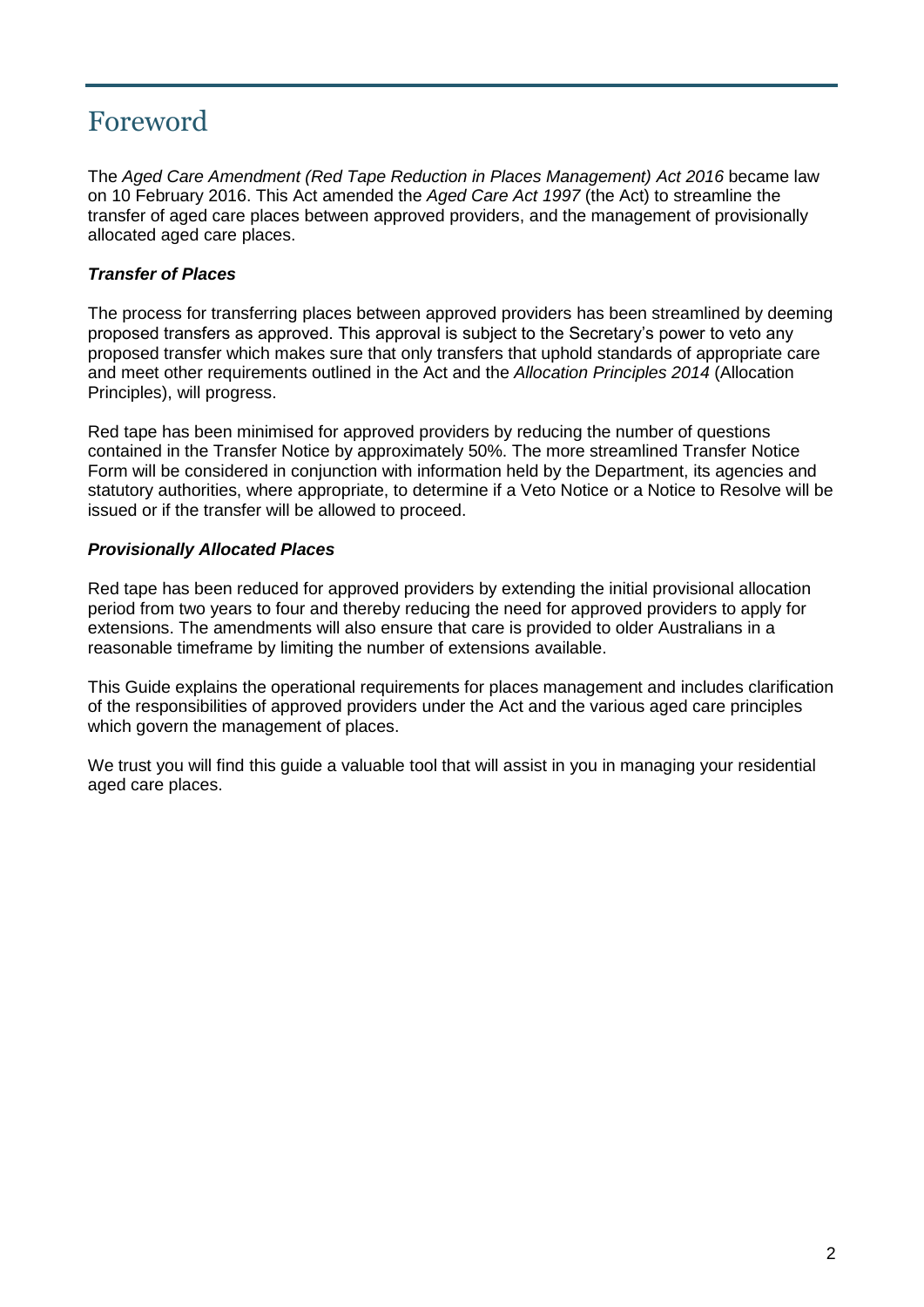### <span id="page-3-0"></span>Introduction

This guide is intended to provide general information about aged care places management. The guide should be read in conjunction with the *Aged Care Act 1997* and the various Aged Care Principles. Assistance should be sought from the Department of Health should you have any questions or would like further information.

#### <span id="page-3-1"></span>How the guidelines will be updated

The Department of Health will update the guide as required to ensure its information is accurate.

Please refer to the online version of the guide located on the Department's website to ensure that you have the most recent version.

#### <span id="page-3-2"></span>Further Information

For further information, click on the relevant link below:

*[Aged Care Act 1997](https://www.legislation.gov.au/Latest/C2016C00138) [Administrative Appeals Tribunal Act](https://www.legislation.gov.au/Latest/C2015C00546)* 1975 *[Accountability Principles](https://www.legislation.gov.au/Latest/F2016C00440)* 2014 *[Allocation Principles](https://www.legislation.gov.au/Latest/F2015C00622)* 2014 *[Approval of Care Recipients Principles 2014](https://www.legislation.gov.au/Latest/F2014L00804) [Approved Provider Principles](https://www.legislation.gov.au/Latest/F2014L00698)* 2014 *[Certification Principles](https://www.legislation.gov.au/Latest/F2012C00749)* 1997 *[Classification Principles](https://www.legislation.gov.au/Latest/F2014L00805)* 2014 *[Committee Principles](https://www.legislation.gov.au/Latest/F2014L00799)* 2014 *[Complaints Principles](https://www.legislation.gov.au/Latest/F2015L02125)* 2015 *[Extra Service Principles](https://www.legislation.gov.au/Latest/F2016C00050)* 2014 *[Fees and Payments Principles 2014 \(No.2\)](https://www.legislation.gov.au/Latest/F2015C00623) [Grant Principles](https://www.legislation.gov.au/Latest/F2014L00697)* 2014 *[Information Principles](https://www.legislation.gov.au/Latest/F2016C00051)* 2014 *[Quality of Care Principles](https://www.legislation.gov.au/Latest/F2015C00075)* 2014 *[Records Principles](https://www.legislation.gov.au/Latest/F2014L00810)* 2014 *[Sanctions Principles](https://www.legislation.gov.au/Latest/F2014L00803)* 2014 *[Subsidy Principles](https://www.legislation.gov.au/Latest/F2015C00949)* 2014 *[User Rights Principles](https://www.legislation.gov.au/Latest/F2016C00049)* 2014 [Guide to Aged Care Law](http://guides.dss.gov.au/guide-aged-care-law)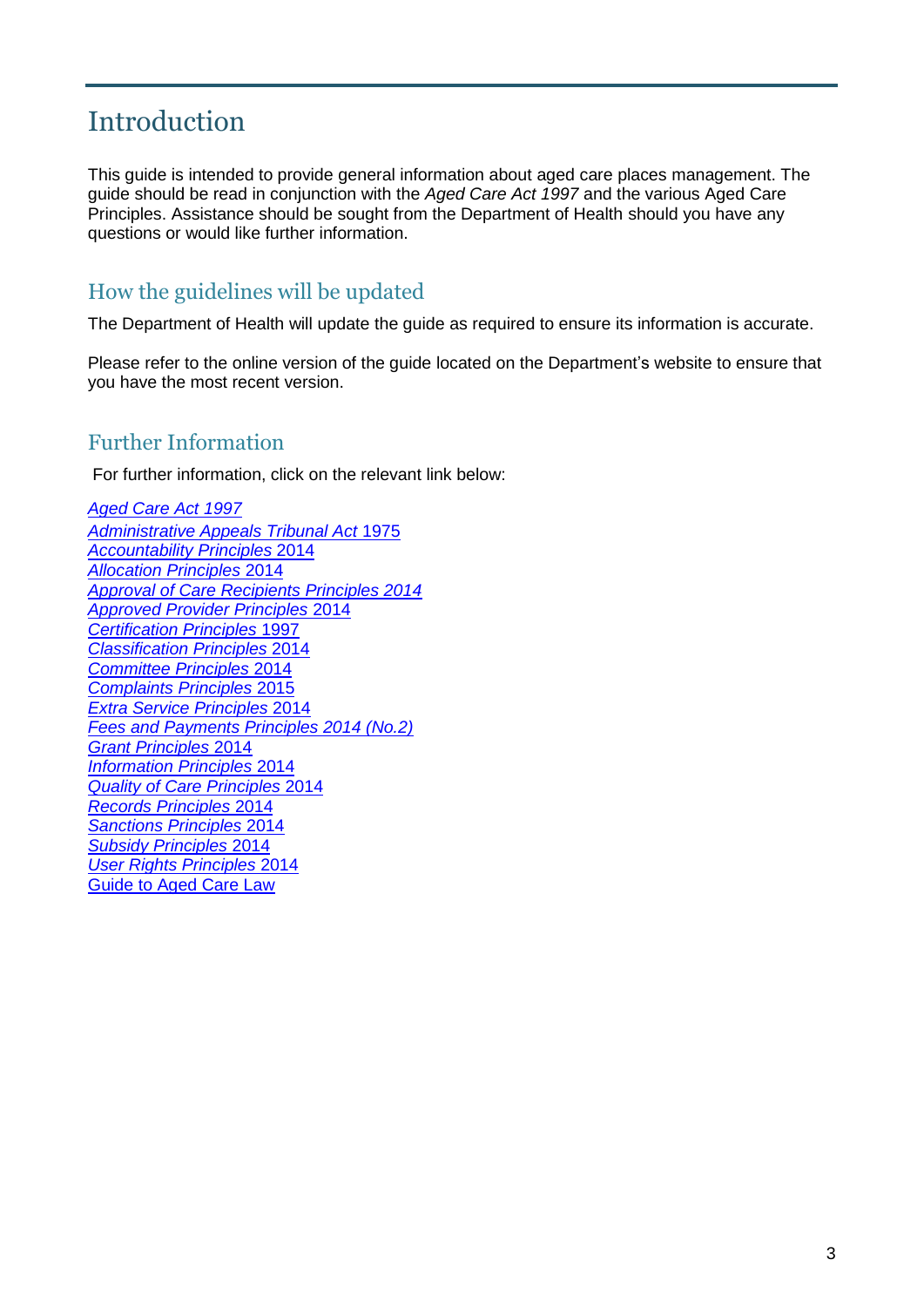# <span id="page-4-0"></span>Chapter 1 - Provisionally Allocated Places

#### <span id="page-4-1"></span>Introduction

Approved providers who receive a provisional allocation of residential aged care places are given an initial provisional allocation period of four years with potentially two 12 month extensions available on application. Extensions beyond six years are only available where the approved provider can demonstrate it is warranted due to exceptional circumstances.

| <b>Provisional Allocation Period</b> |        |        |        | <b>Potential Period of</b><br>Extension | Period of<br>Exceptional |               |
|--------------------------------------|--------|--------|--------|-----------------------------------------|--------------------------|---------------|
| Year 1                               | Year 2 | Year 3 | Year 4 | Year 5                                  | Year 6                   | Circumstances |

#### <span id="page-4-2"></span>Progress Reports

It is a condition of allocation that approved providers are required to provide to the Department annual reports on their progress towards bringing their provisionally allocated places into effect during the first three years of the provisional allocation period. Each report must be submitted by the anniversary date of the provisional allocation. (see more [information here\)](https://www.legislation.gov.au/Latest/F2016L00355)

The report must be provided in a format approved by the Department. The approved progress report form can be accessed by [clicking here.](https://www.dss.gov.au/our-responsibilities/ageing-and-aged-care/for-providers/forms/management-of-places-forms-for-approved-providers)

The Department may request in writing additional reports where necessary during the provisional allocation period. Where such a request is made, it is a condition of allocation that the report must be submitted using the above mentioned form within 14 days of receiving the request or such longer period as specified in the request.

At the end of the initial provisional allocation period (year four), the places will lapse unless the approved provider lodges and the Department approves either:

- 1. an application for an extension of the provisional allocation period; **OR**
- 2. an Application to Provide Care form.

| Years                                                           | Document to be Submitted                                                                                                                                                                                                                                                                                            |  |
|-----------------------------------------------------------------|---------------------------------------------------------------------------------------------------------------------------------------------------------------------------------------------------------------------------------------------------------------------------------------------------------------------|--|
| $1 - 3$                                                         | Annual Progress Reports (due on the anniversary date of allocation*)                                                                                                                                                                                                                                                |  |
| 4                                                               | Application to Provide Care Form for the allocation to take effect (should be<br>submitted at least 28 days before the places are expected to take effect)<br><b>OR</b><br>Application for an Extension of the Provisional Allocation Period (due 60 days before<br>the end of the provisional allocation period**) |  |
| If an extension to the provisional allocation period is granted |                                                                                                                                                                                                                                                                                                                     |  |
| 5                                                               | Application to Provide Care Form for the allocation to take effect (should be<br>submitted at least 28 days before the places are expected to take effect)<br><b>OR</b><br>Application for an Extension of the Provisional Allocation Period (due 60 days before<br>the end of the provisional allocation period**) |  |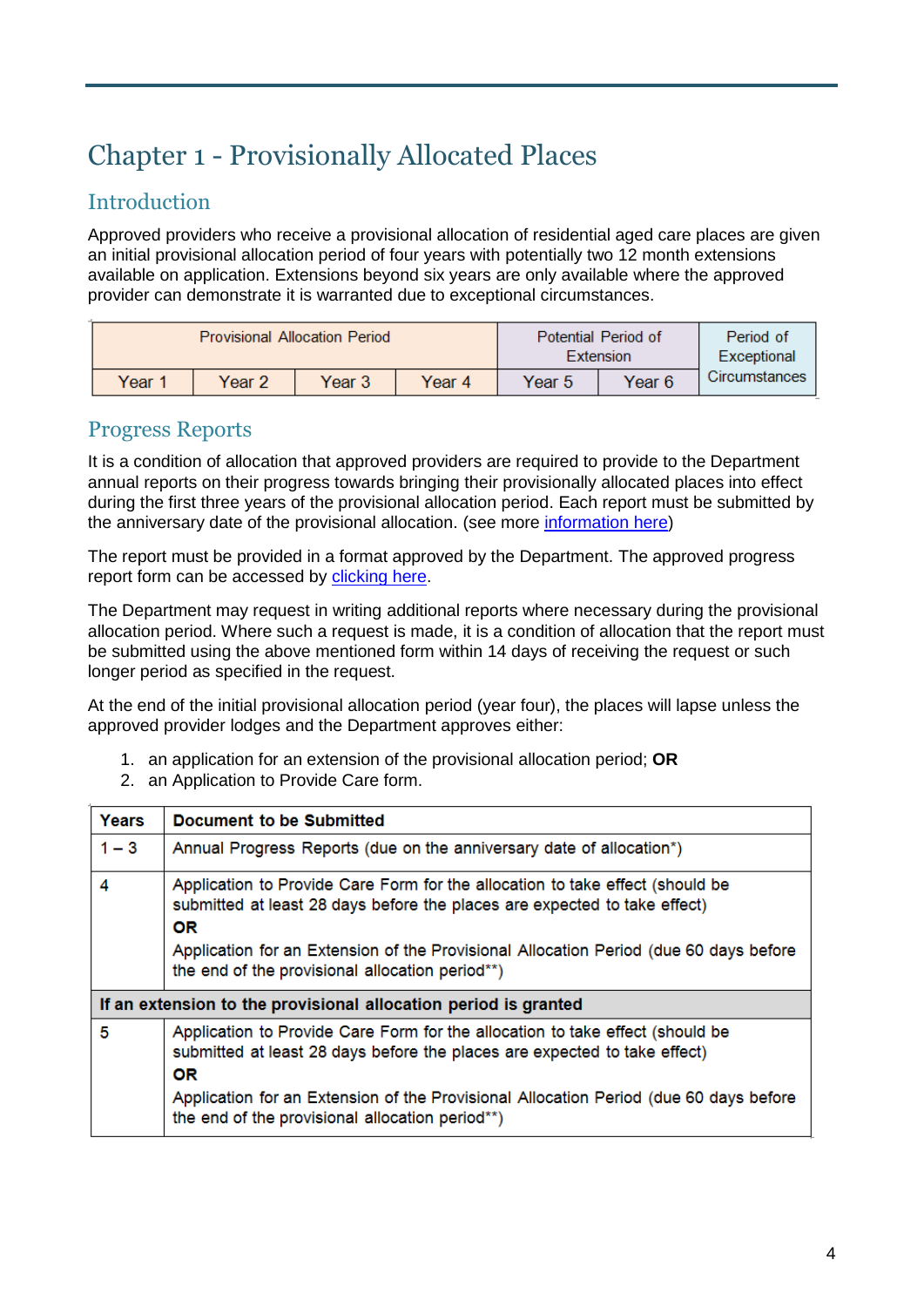| If an extension to the provisional allocation period is granted |                                                                                                                                                                                                                                                                                                                                                                                                                                                       |  |  |  |
|-----------------------------------------------------------------|-------------------------------------------------------------------------------------------------------------------------------------------------------------------------------------------------------------------------------------------------------------------------------------------------------------------------------------------------------------------------------------------------------------------------------------------------------|--|--|--|
| $6+$                                                            | Application to Provide Care Form for the allocation to take effect (should be<br>submitted at least 28 days before the places are expected to take effect)<br><b>OR</b><br>Application for an Extension of the Provisional Allocation Period Due to Exceptional<br>Circumstances (due 60 days before the end of the provisional allocation period**)<br>(Please note this form is different from the extension forms used in years four and<br>five). |  |  |  |

The transferring of provisionally allocated places does not create a new date of allocation. This means that the date of allocation (and in turn the date which places would lapse) remains the same date from when the places were first allocated, regardless of whether they have been transferred since.

#### **Notes**:

Previously granted extensions to the provisional allocation period, which have not had the effect of extending the period beyond four years, are not considered to be extensions, under the current arrangements. Beyond four years approved providers are permitted two 12 month extensions before exceptional circumstances must be demonstrated.

All forms related to provisionally allocated places are to be submitted to your State or Territory Office, the emails for which are listed on page 12, at the end of this Guide.

(\*)It is possible to submit a single report covering multiple allocations made to the same service. Where doing so, the report must list each allocation being covered and be submitted by the earliest anniversary date of the allocations.

(\*\*)You may ask the delegate to allow an application to be made closer to the end of the provisional allocation period. To do so, please contact your relevant State/ Territory office of the Department, using the contact details at the end of this document.

The Application for an Extension of the Provisional Allocation Period form and the Application for an Extension of the Provisional Allocation Period **Due to Exceptional Circumstances** form are both available by [clicking here.](https://www.dss.gov.au/our-responsibilities/ageing-and-aged-care/for-providers/forms/management-of-places-forms-for-approved-providers)

#### <span id="page-5-0"></span>Application for Extension

In the event that provisionally allocated places are not operational by the end of year four, the approved provider may lodge an application to extend the provisional allocation period for 12 months. If a first extension is granted and the provisionally allocated places are still not operational at the end of the fifth year, approved providers can apply for a second 12 month extension.

Extensions into year five and six will only be granted where the Secretary is satisfied that granting the extensions is justified in the circumstances, and that granting the extensions meets any requirements specified in the Act.

Any further extensions after the second 12 month extension will only be granted if the approved provider can demonstrate that exceptional circumstances justify the granting of the further extension.

The Department will notify applicants within 28 days of receiving an application for extension and at least 14 days before the end of the provisional allocation period.

As stated above, the Department may on request accept applications for extension submitted less than 60 days from the end of the provisional allocation period. However, please be aware that the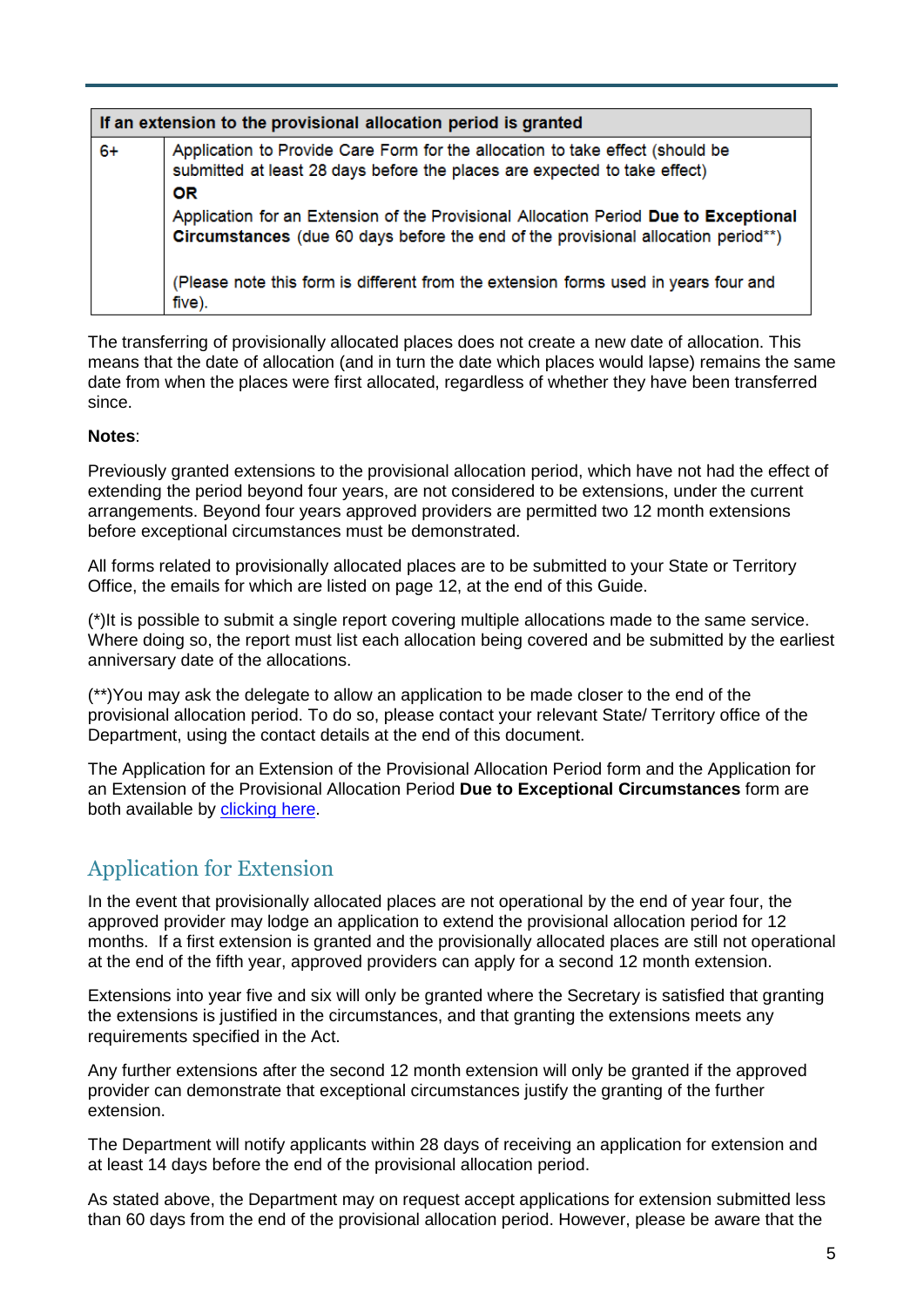requirement to notify applicants at least 14 days prior to the end of the provisional allocation period may prevent the Department from accepting an application made too close to the end of the provisional allocation period.

The decision to reject an approved provider's application for extension is a reviewable decision (See Chapter 3 – Reviewable Decisions).

#### <span id="page-6-0"></span>Application for Extension Due to Exceptional Circumstances

If provisionally allocated places are not operational after two extensions (i.e., after a provisional allocation period of up to six years), the approved provider may apply for a further 12 month extension under the exceptional circumstances provision.

The Secretary must have regard to all legally relevant matters when considering whether exceptional circumstances justify the granting of an extension due to exceptional circumstances. Under the Act/Allocation Principles, the Secretary must have regard to:

- a. whether there are any unusual or unforeseen matters outside the control of the approved provider, including but not limited to the occurrence of a natural disaster or emergency situation, preventing the approved provider from applying under section 15-1 of the Act for a determination that the approved provider is in a position to provide care; and
- b. whether the approved provider will be in a position to provide care within the period of the extension; and
- c. whether granting the extension is necessary because no other provider is able to satisfy the care needs in the region.

The Department will notify applicants within 28 days of receiving an application for extension and at least 14 days before the end of the provisional allocation period.

As stated above, the Department may on request accept applications for extension submitted less than 60 days from the end of the provisional allocation period. However, please be aware that the requirement to notify applicants at least 14 days prior to the end of the provisional allocation period may prevent the Department from accepting an application made too close to the end of the provisional allocation period.

The decision to reject an approved provider's application for extension is a reviewable decision (See Chapter 3 – Reviewable Decisions).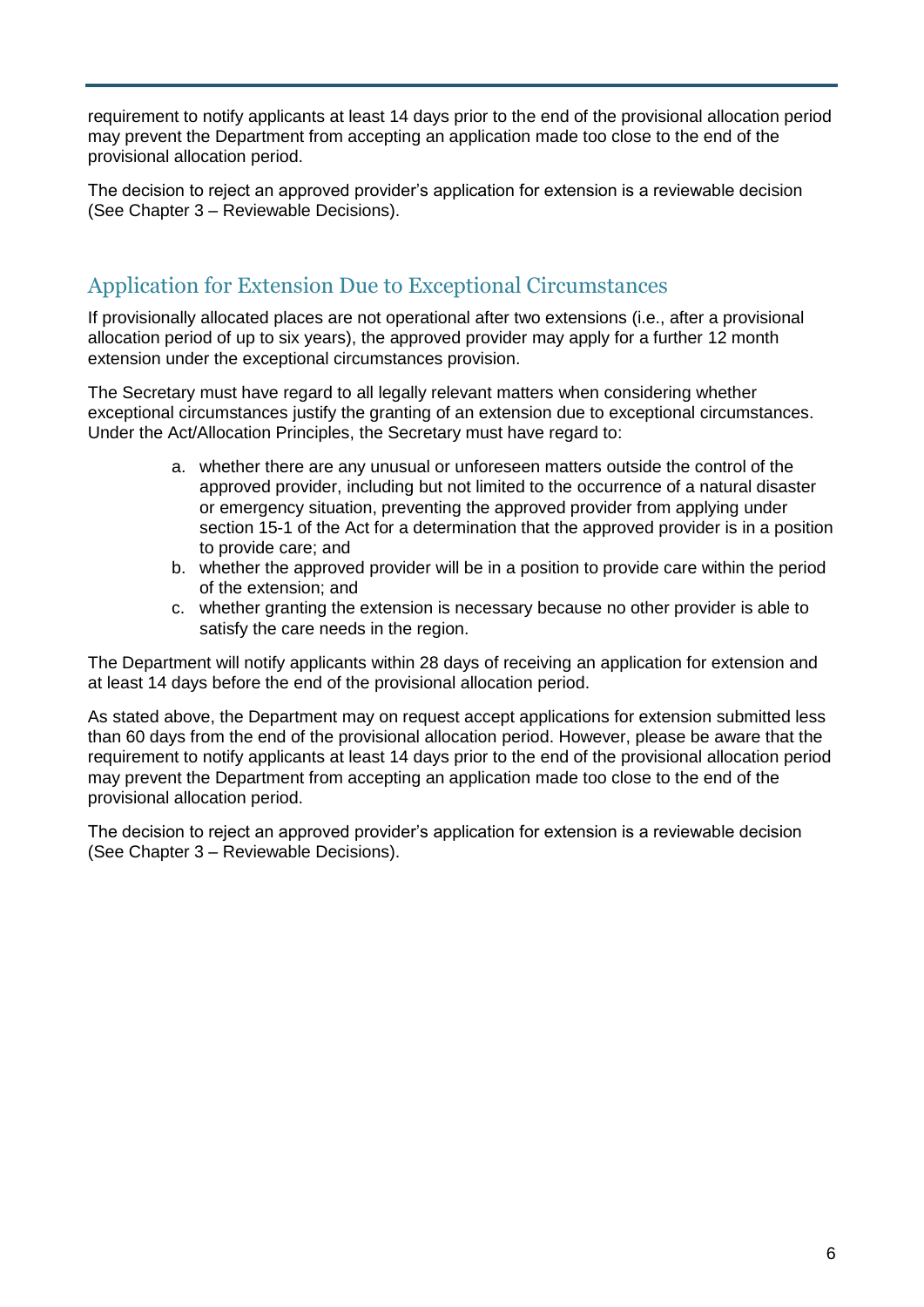### <span id="page-7-0"></span>Cessation of Provisional Allocations of Places

Provisionally allocated places will cease to be provisionally allocated to the approved provider when one of the following events occurs:

- 1. the provisionally allocated places become operational and the allocation takes effect; or
- 2. the provisional allocation period expires;
- 3. an application to extend the provisional allocation period is rejected;
- 4. the provisional allocation is revoked;
- 5. the provisional allocation is surrendered.

Where an application to extend the provisional allocation period is rejected, the provisional allocation period ends on the later of:

- 1. the end of the day 28 days after the approved provider is notified of the rejection; or
- 2. the time when there is no further reconsideration or review of the decision pending.

#### <span id="page-7-1"></span>Revoking and Surrendering Provisional Allocations

The Secretary may revoke a provisional allocation of places only if the Secretary is satisfied that a condition of the provisional allocation has not been met (Section 15-4 of the Act).

An approved provider may surrender provisionally allocated places at any time before the end of the provisional allocation period (Section 15-6 of the Act). An approved provider must notify the Secretary in writing of its intention to surrender provisionally allocated places.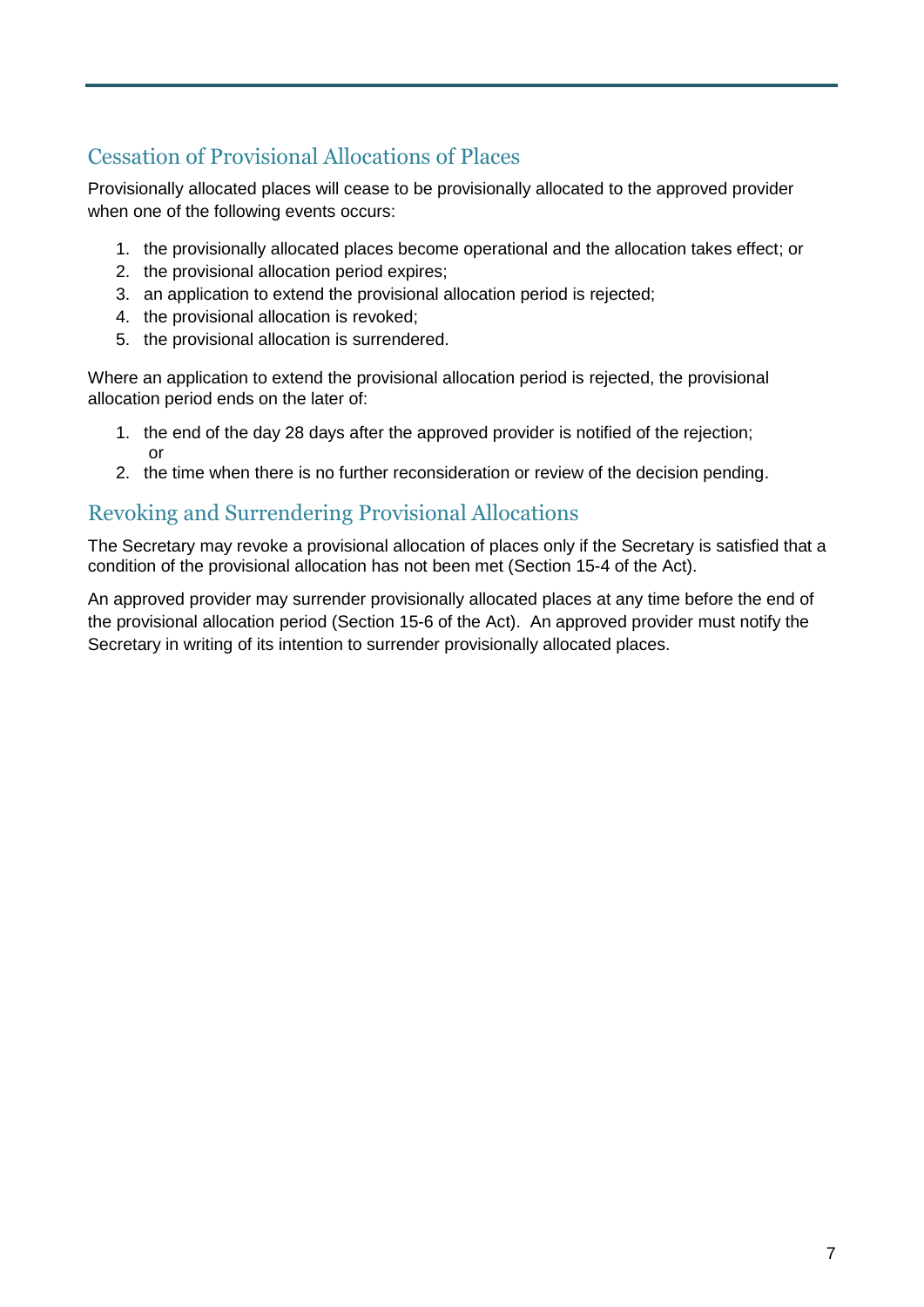## <span id="page-8-0"></span>Chapter 2 – Transfer of Aged Care Places

### <span id="page-8-1"></span>Introduction

Aged care places can only be transferred to another approved provider through the submission of a Notice to Transfer Aged Care Places form (Transfer Notice) to the Department. The Transfer Notice must be complete and signed by both the transferee (the approved provider) and the transferor (the transferring approved provider).

#### <span id="page-8-2"></span>Transfer of Operational Aged Care Places

#### <span id="page-8-3"></span>Transfer Notice

The Transfer Notice must be submitted to the Department no later than:

| 60 days before the transfer day * | If the transferee is an approved provider                                                                                                                                          |
|-----------------------------------|------------------------------------------------------------------------------------------------------------------------------------------------------------------------------------|
| 90 days before the transfer day * | If the transferee is not an approved provider, or has its<br>approval limited to a particular type of care which does not<br>include the care type of the places being transferred |

**Note:** (\*) a shorter period may be approved if requested and approved as justified in the circumstances by the Secretary.

The approved Transfer Notice form can be downloaded from the Department's website [\(click here\)](https://www.dss.gov.au/our-responsibilities/ageing-and-aged-care/for-providers/forms/management-of-places-forms-for-approved-providers)

On receipt of the Transfer Notice, the Secretary will consider whether or not the transfer should be vetoed. The matters the Secretary must consider are listed in Section 16-3 (16-14 for transfers of provisionally allocated places) of the Act and Section 48 of the Allocation Principles.

#### <span id="page-8-4"></span>Notice to Resolve

Where the Transfer Notice raises concerns for the Secretary, the Secretary may issue a Notice to Resolve to the transferor and transferee. The Notice to Resolve will specify:

- the issues that are of concern:
- the actions to be taken to resolve the issues;
- who is to resolve the issue; and
- that if the issue remains of concern to the Secretary, the Secretary may issue a veto notice after receipt of submissions.

A Notice to Resolve can only be issued in the 28 days after the Secretary receives the Notice to Transfer. Both the transferor and the transferee have 28 days to make written submissions to the Secretary addressing the issues. If the issues identified in the Notice to Resolve are not resolved, or the Department is not notified of their resolution, the Secretary may also issue a Veto Notice.

When a Notice to Resolve is issued, the transfer day is extended by 28 days and becomes the  $29<sup>th</sup>$ day after the day the transfer was to occur, prior to the Notice to Resolve being issued (which is usually the transfer day specified in the Transfer Notice).

#### <span id="page-8-5"></span>Vetoing the Transfer Notice

The Secretary can veto a transfer of places up until seven days prior to the proposed transfer date. Circumstances in which the Secretary may veto the transfer include when: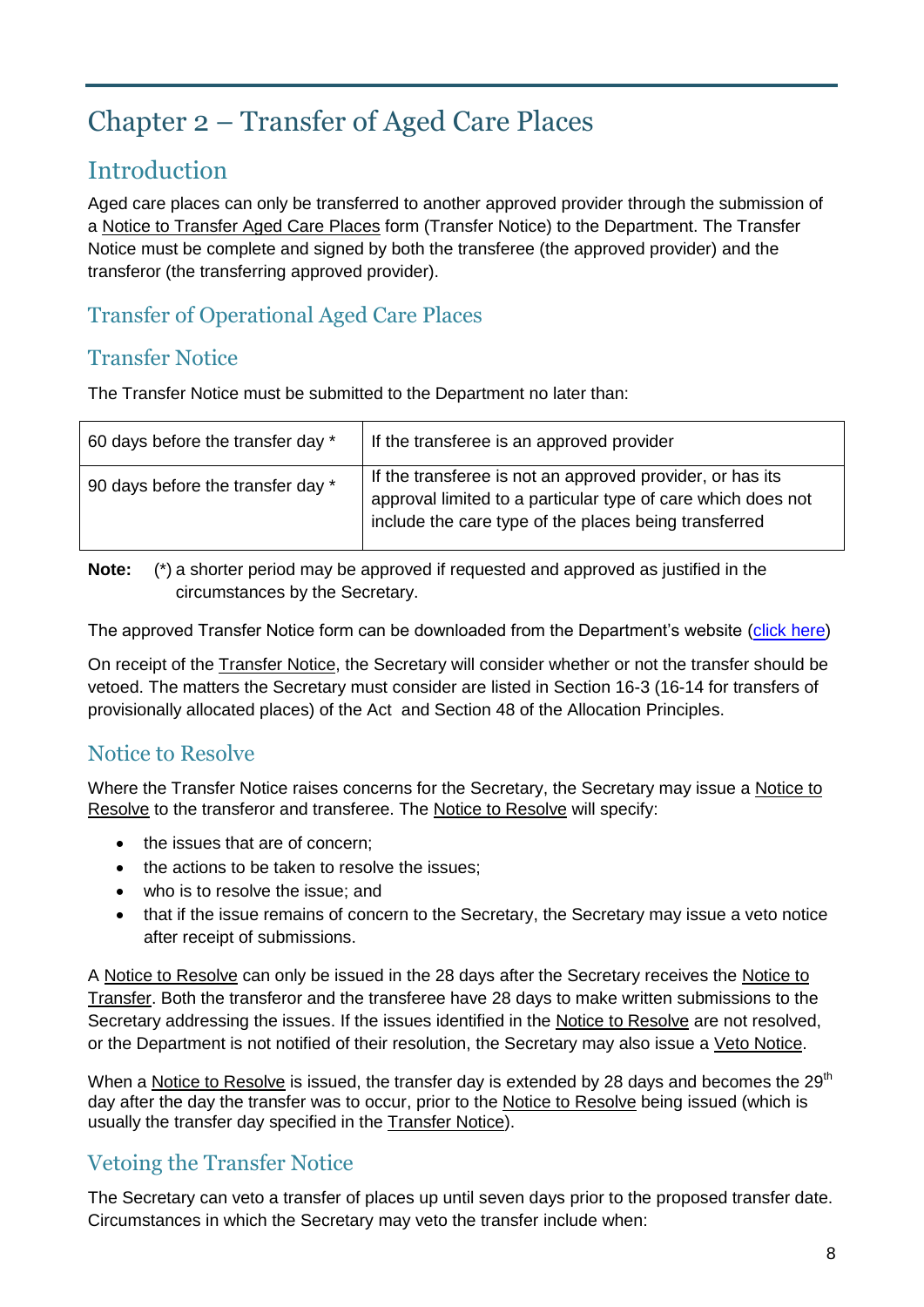- a Notice to Resolve has been given in respect of the transfer and issues specified in that notice remain of concern to the Secretary; or
- the Secretary is not satisfied of the matters in section 16-3 in relation to the transfer of operational places (16-13 for provisionally allocated places); or
- for cases where the transfer would result in residential care in respect of the place being provided through a residential care service in a different location where that residential care service has, or a distinct part of the service has, extra service status – neither subsection 16-7(1) nor (2) applies in relation to the transfer (see under Allowing the transfer to proceed); or
- the proposed transfer would result in the place being transferred to another aged care planning region, State or Territory; or
- circumstances specified in the Allocation Principles.

After receiving the Veto Notice, the transferor and transferee can reapply to transfer the places or seek to have the decision reviewed (see Chapter 3 – Reviewable Decisions).

### <span id="page-9-0"></span>Allowing the Transfer to Proceed

If the Secretary does not issue a Veto Notice, the transferring parties will be advised in writing that the transfer will proceed and the day on which the transfer will occur.

Note that the transfer cannot take effect if the transferee is not an approved provider on the transfer day.

#### <span id="page-9-1"></span>Change of Circumstances

If the information included in a Transfer Notice changes, the notice is taken not to have been given unless the transferor and the transferee give the Secretary written notice of the changes.

When written notice of a change to the Transfer Notice is given to the Secretary on or after the dav 28 days prior to the transfer day, the transfer day is pushed back 28 days and becomes the  $29<sup>th</sup>$ day after the day the transfer was to occur, prior to the notice being given to the Secretary.

### <span id="page-9-2"></span>Transfer of Provisionally Allocated Places

The transfer of provisionally allocated places is treated similarly to the transfer of operational places. However, the Secretary may veto the transfer of provisionally allocated places where the location in respect of the places are provisionally allocated will change as a result of the transfer. For more information on what the Secretary must consider when a transfer of provisionally allocated places is proposed, please refer to section 16-13 of the *Aged Care Act 1997.*

#### <span id="page-9-3"></span>Transfers Involving Extra Service Status Places

Where a transfer is proposed that would result in residential care in respect of the place being provided through a different residential care service where that residential care service has, or a distinct part of that service has, extra service status, the transfer will likely be vetoed unless the Secretary is satisfied that:

- the places other than the places to be transferred could, after the transfer, form one or more distinct parts of the residential care service; or
- granting the transfer would be reasonable, having regard to the criteria set out in section 32-4 of the Act; and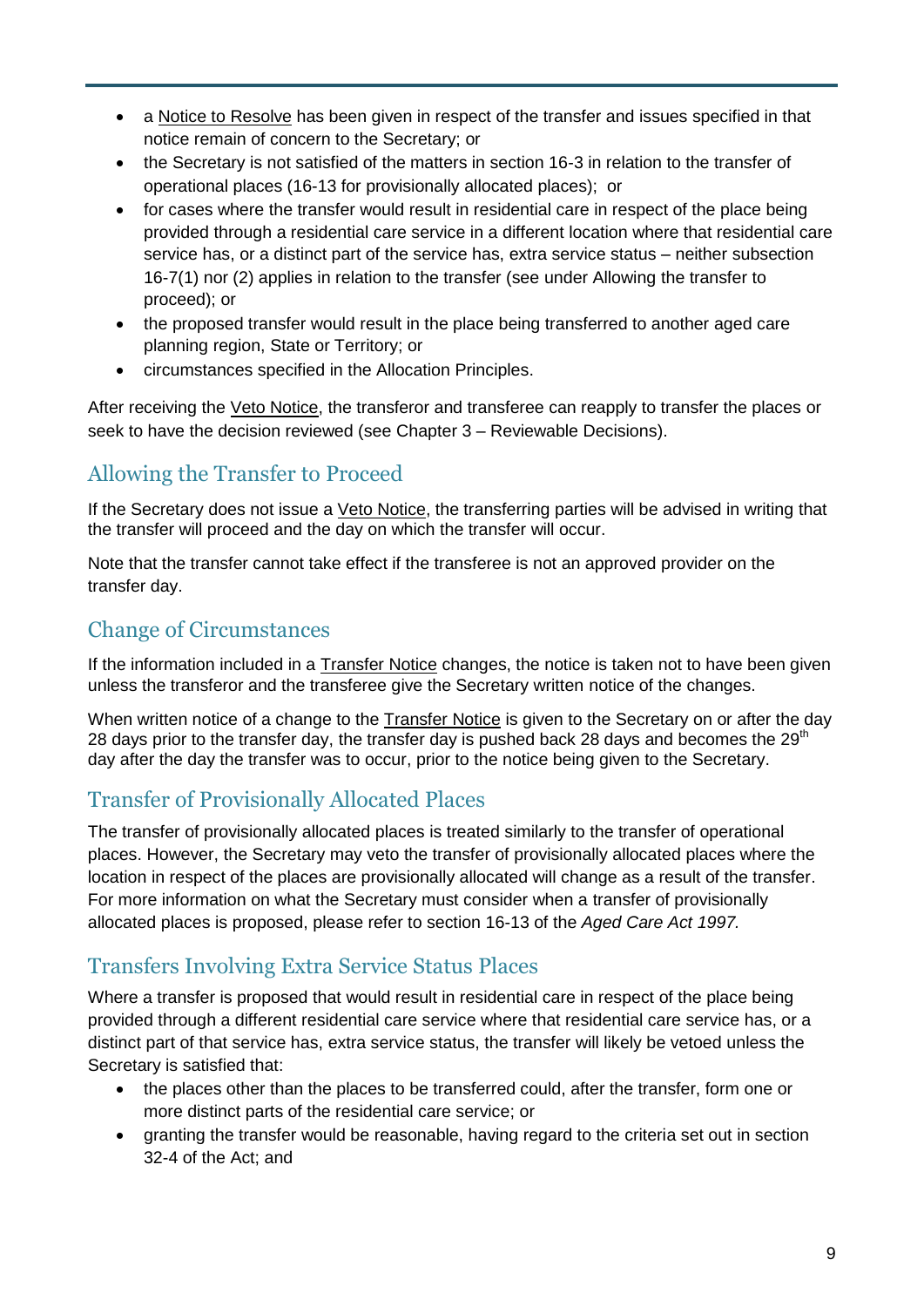- granting the transfer would not result in the maximum proportion of extra service places under section 32-7 of the Act for the State, Territory or region concerned, being exceeded; and
- any other requirements set out in the Allocation Principles are satisfied.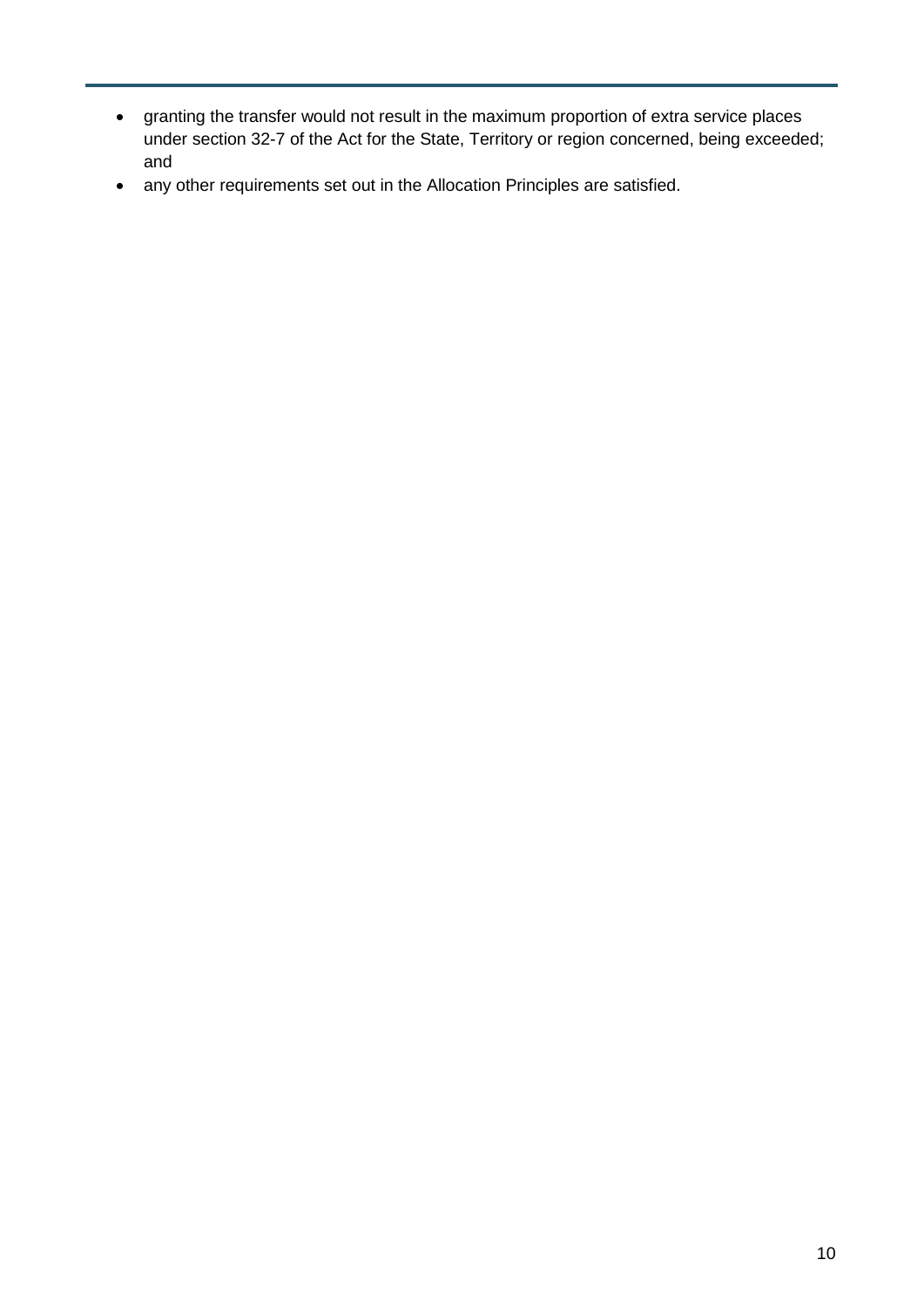## <span id="page-11-0"></span>Chapter 3 – Reviewable Decisions

Reviewable decisions under section 85-1 of the Act include the decision to:

- reject an application to provide care;
- reject an application to extend the provisional allocation period;
- revoke a provisional allocation of places; and
- veto a Transfer Notice.

Any person whose interests are affected by these decisions may request the Secretary to reconsider the decision.

The request for reconsideration must be made by written notice within 28 days (or such longer period as the Secretary approves) after the day on which the person first received the notice of decision.

The Secretary has 90 days from the day the request for reconsideration was received to provide notice of a new decision. Where no new decision is made during this 90 day period, the original decision is considered to be affirmed.

If the affected person is not satisfied with the Secretary's reconsidered decision, they may then apply to the Administrative Appeals Tribunal for further review.